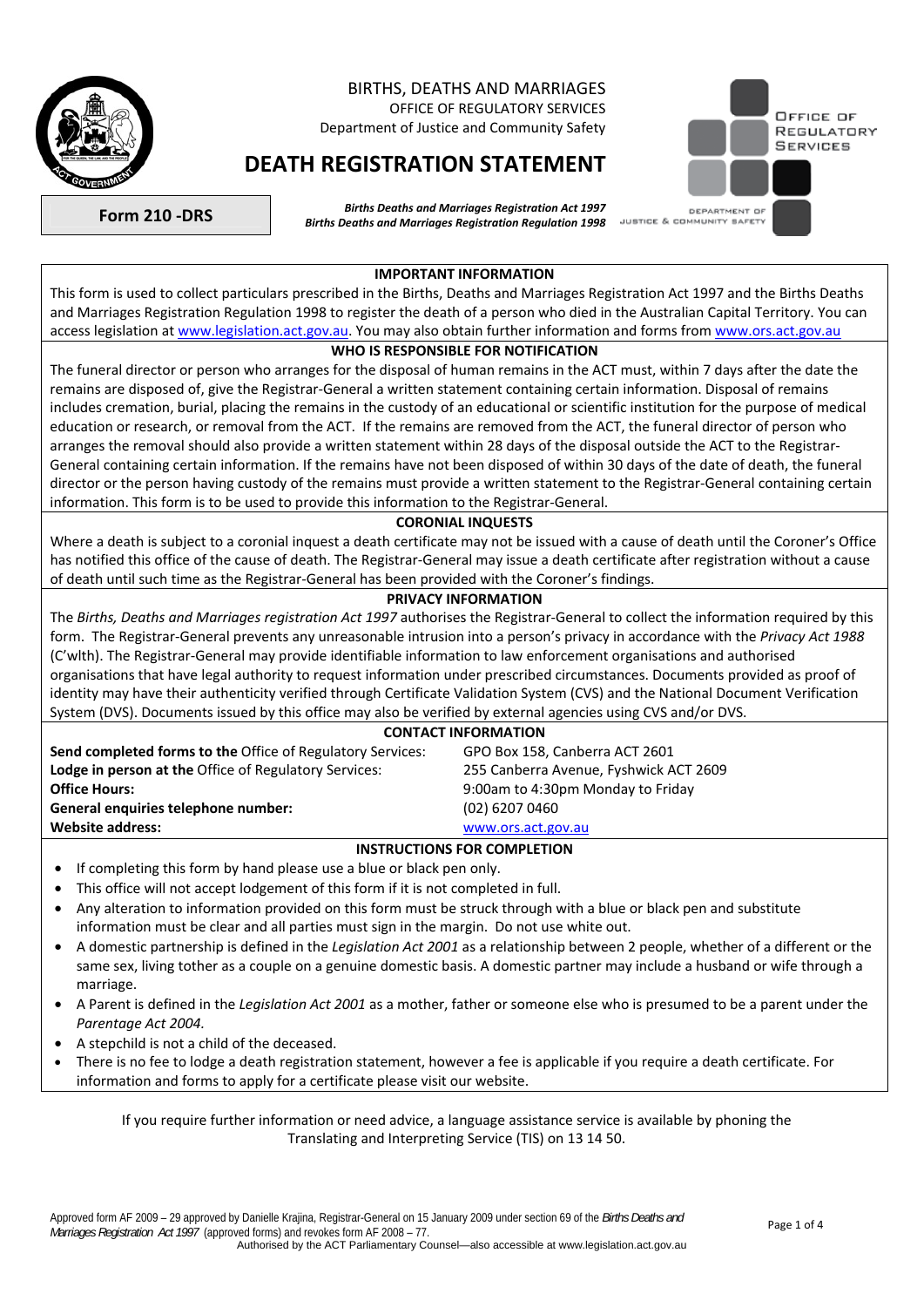

### BIRTHS, DEATHS AND MARRIAGES OFFICE OF REGULATORY SERVICES Department of Justice and Community Safety



## **DEATH REGISTRATION STATEMENT**

**Form 210 -DRS** *Births Deaths and Marriages Registration Act 1997 Births Deaths and Marriages Registration Regulation 1998* 

| <b>DETAILS OF DECEASED</b>                                                                                                                      |                                                                               |                          |                             |                                       |  |
|-------------------------------------------------------------------------------------------------------------------------------------------------|-------------------------------------------------------------------------------|--------------------------|-----------------------------|---------------------------------------|--|
| <b>Surname</b>                                                                                                                                  |                                                                               |                          | <b>Given Names</b>          |                                       |  |
|                                                                                                                                                 |                                                                               |                          |                             |                                       |  |
| <b>Surname at Birth</b>                                                                                                                         |                                                                               |                          | <b>Given Names at Birth</b> |                                       |  |
|                                                                                                                                                 |                                                                               |                          |                             |                                       |  |
| Any other Surnames Used                                                                                                                         |                                                                               |                          | Any other Given Names Used  |                                       |  |
|                                                                                                                                                 |                                                                               |                          |                             |                                       |  |
| <b>Date of Birth</b>                                                                                                                            | <b>Date of Death</b>                                                          | <b>Sex</b>               | <b>Usual Occupation</b>     |                                       |  |
| $\sqrt{ }$<br>$\sqrt{2}$                                                                                                                        |                                                                               |                          |                             |                                       |  |
| Place of Birth (town/city and state/country)                                                                                                    |                                                                               |                          | <b>Place of Death</b>       |                                       |  |
|                                                                                                                                                 |                                                                               |                          |                             |                                       |  |
| <b>Last Home Address</b>                                                                                                                        |                                                                               |                          |                             |                                       |  |
|                                                                                                                                                 |                                                                               |                          |                             |                                       |  |
|                                                                                                                                                 | Was the deceased born outside Australia<br>If so, period of time in Australia |                          |                             | Was the death reported to the Coroner |  |
| $\Box$ Yes<br>  No                                                                                                                              |                                                                               | $\overline{\mathsf{No}}$ |                             | Yes                                   |  |
| Was the deceased of Aboriginal or Torres Strait Islander origin                                                                                 |                                                                               |                          |                             |                                       |  |
| $\gamma$ es, Aboriginal origin $\gamma$ Yes, Torres Strait Islander origin<br>l lNo<br>  Yes, both Aboriginal and Torres Strait Islander origin |                                                                               |                          |                             |                                       |  |
| <b>RELATIONSHIP DETAILS OF DECEASED AT TIME OF DEATH</b>                                                                                        |                                                                               |                          |                             |                                       |  |
| Was the deceased in a relationship at the time of death<br><b>No</b><br>Yes (If yes, please indicate type below)                                |                                                                               |                          |                             |                                       |  |
| <b>Domestic partnership</b><br><b>Civil Partnership</b><br>Widowed<br><b>Married</b><br><b>Divorced</b>                                         |                                                                               |                          |                             |                                       |  |
| Name and former name of partner or spouse<br>Place of Marriage/Partnership (If Applicable)<br><b>Date</b>                                       |                                                                               |                          |                             |                                       |  |
|                                                                                                                                                 |                                                                               |                          |                             |                                       |  |

### **DETAILS OF ANY OTHER RELATIONSHIPS OF DECEASED**

| Any domestic partnerships the deceased had been in at anytime including the date and place of marriage/partnership |                                               |      |
|--------------------------------------------------------------------------------------------------------------------|-----------------------------------------------|------|
| Name and former name of partner or spouse                                                                          | Place of Marriage/Partnership (If Applicable) | Date |
|                                                                                                                    |                                               |      |
|                                                                                                                    |                                               |      |
|                                                                                                                    |                                               |      |
|                                                                                                                    |                                               |      |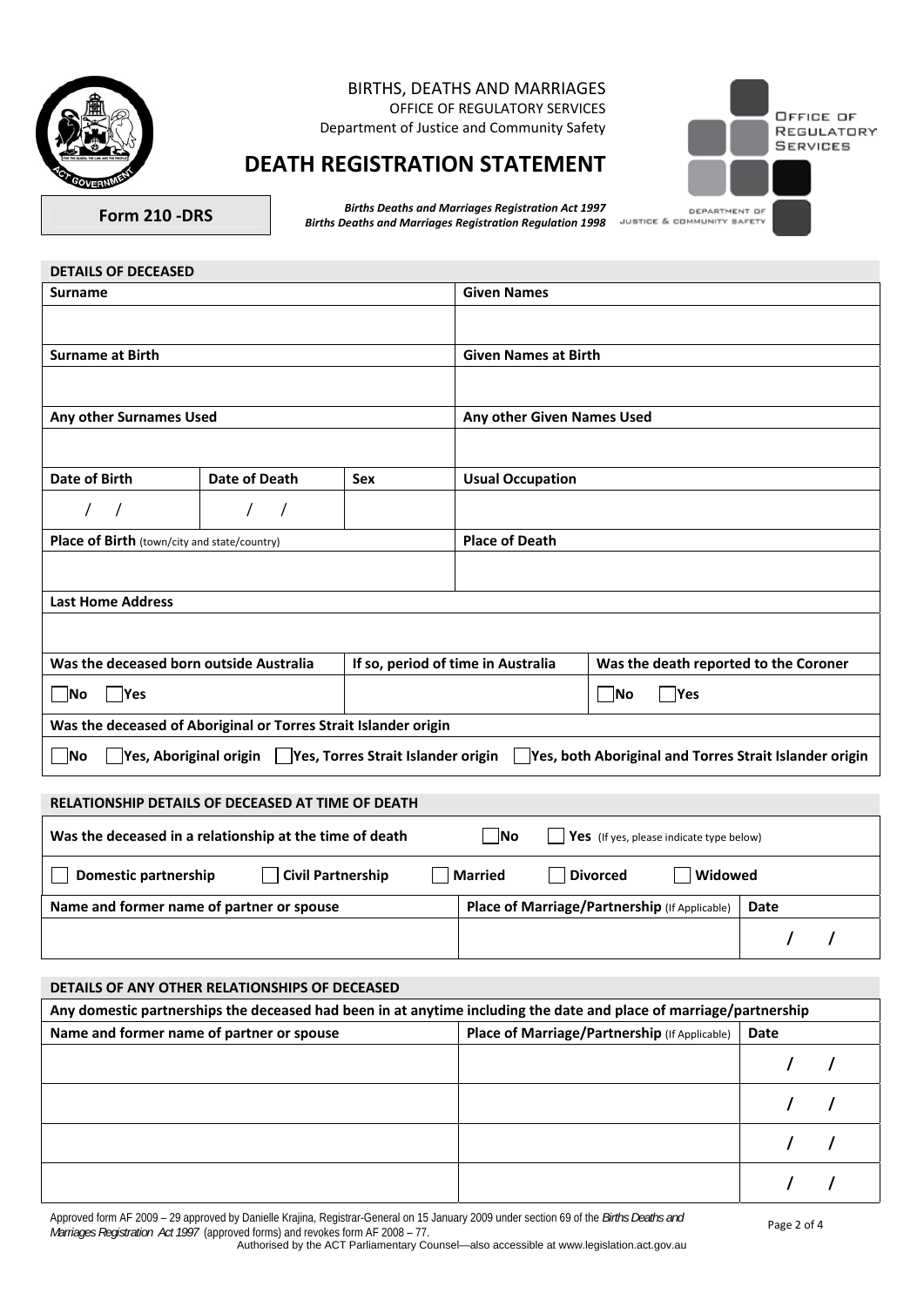| <b>CHILDREN OF DECEASED</b> (Please enter in order of birth) |                      |                                       |                                                |
|--------------------------------------------------------------|----------------------|---------------------------------------|------------------------------------------------|
| Given names in full                                          | Date of Birth        | Sex                                   | <b>Deceased</b>                                |
|                                                              | $\prime$<br>7        | Female Male<br>$\perp$                | $\Box$ Yes<br>$\overline{\mathsf{No}}$         |
|                                                              | $\prime$<br>$\prime$ | Female<br>Male<br>$\mathbf{1}$        | Yes<br><b>No</b>                               |
|                                                              | $\prime$<br>$\prime$ | Female<br><b>Male</b><br>$\mathbf{1}$ | $\exists$ Yes<br>$\overline{\mathsf{No}}$      |
|                                                              | $\prime$<br>$\prime$ | $\Box$ Female $\Box$ Male             | $\blacksquare$ Yes<br>$\overline{\mathsf{No}}$ |
|                                                              | $\prime$<br>$\prime$ | Female<br>  Male<br>$\mathbf{1}$      | $\Box$ Yes<br>$\blacksquare$ No                |
|                                                              | $\prime$<br>$\prime$ | Female<br>  Male<br>$\mathbf{1}$      | $\Box$ Yes<br>$\overline{\mathsf{No}}$         |
|                                                              | $\prime$<br>$\prime$ | Female<br><b>Male</b><br>$\Box$       | $\blacksquare$ Yes<br>$\overline{\mathsf{No}}$ |
|                                                              | $\prime$<br>$\prime$ | Female [<br>  Male<br>$\mathbf{I}$    | $\blacksquare$ Yes<br>$\blacksquare$ No        |
|                                                              | $\prime$<br>$\prime$ | Female<br><b>Male</b><br>$\mathbf{L}$ | Yes<br>$\overline{\mathsf{No}}$                |

| <b>DETAILS OF DECEASED'S MOTHER</b> |                    |  |
|-------------------------------------|--------------------|--|
| <b>Surname</b>                      | <b>Given Names</b> |  |
|                                     |                    |  |
|                                     |                    |  |
| Former names if any                 | Occupation         |  |
|                                     |                    |  |
|                                     |                    |  |

## **DETAILS OF DECEASED'S FATHER**  $\Box$  **PARENT**  $\Box$

| __<br>__            |                    |
|---------------------|--------------------|
| Surname             | <b>Given Names</b> |
|                     |                    |
|                     |                    |
| Former names if any | Occupation         |
|                     |                    |
|                     |                    |

| <b>DETAILS OF DISPOSAL OF REMAINS (If applicable)</b>                                 |                                                                |                                                                  |
|---------------------------------------------------------------------------------------|----------------------------------------------------------------|------------------------------------------------------------------|
| Funeral director's business/company name and phone number                             |                                                                | Full name of funeral director or person responsible for disposal |
|                                                                                       |                                                                |                                                                  |
|                                                                                       | Address of funeral director or person responsible for disposal | If celebrant is a minister of religion specify the denomination  |
|                                                                                       |                                                                |                                                                  |
|                                                                                       |                                                                | Full name of celebrant if present at burial or cremation         |
|                                                                                       |                                                                |                                                                  |
| <b>Manner of disposal of remains</b><br>Date of disposal                              |                                                                |                                                                  |
| <b>Cremation</b><br><b>Burial</b><br>In custody of educational/scientific institution |                                                                | <b>Removal from ACT</b>                                          |
| Place of disposal of remains                                                          |                                                                | Full name of person who witnessed disposal of remains            |
|                                                                                       |                                                                |                                                                  |

Approved form AF 2009 – 29 approved by Danielle Krajina, Registrar-General on 15 January 2009 under section 69 of the *Births Deaths and*<br>*Marriages Registration Act 1997* (approved forms) and revokes form AF 2008 – 77.